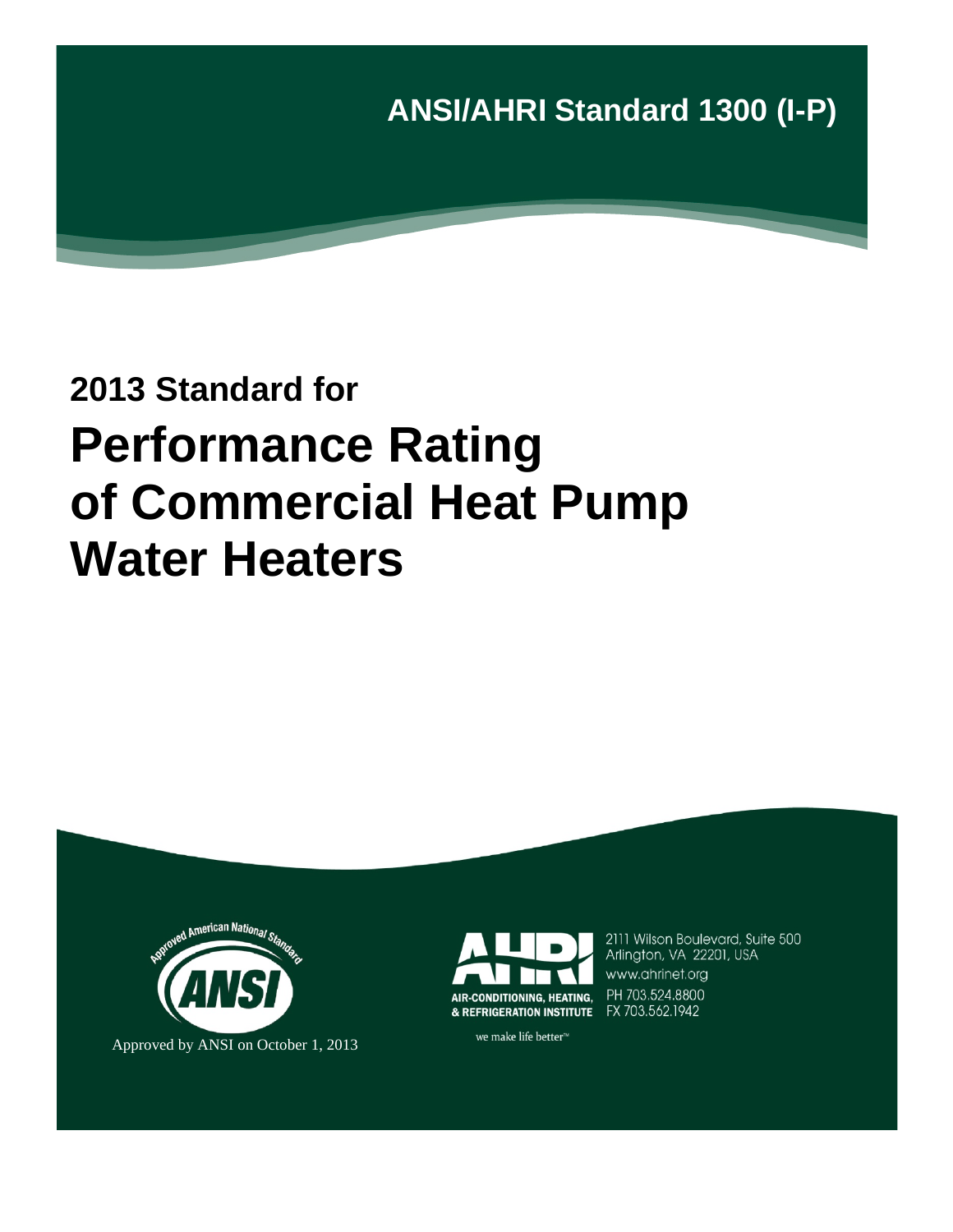#### **IMPORTANT**

# *SAFETY RECOMMENDATIONS*

AHRI does not set safety standards and does not certify or guarantee the safety of any products, components or systems designed, tested, rated, installed or operated in accordance with this standard/guideline. It is strongly recommended that the products be designed, constructed, assembled, installed and operated in accordance with nationally recognized safety standards and code requirements appropriate for products covered by this standard/guideline.

AHRI uses its best efforts to develop standards/guidelines employing state-of-the-art and accepted industry practices. AHRI does not certify or guarantee that any tests conducted under its standards/guidelines will be non-hazardous or free from risk.

> Note: This is a new standard For SI ratings see ANSI/AHRI Standard 1301 (SI)-2013

> > Foreword:

Commercial Heat Pump Water Heaters (CHPWH) use an electrically driven, mechanical vapor compression refrigeration system to transfer heat from a heat source (e.g. air, ground, water, brine solution) to potable water to provide service hot water. This rating method standard covers CHPWH that are not subject to the U.S. Department of Energy (DOE) efficiency regulations for residential heat pump water heaters.

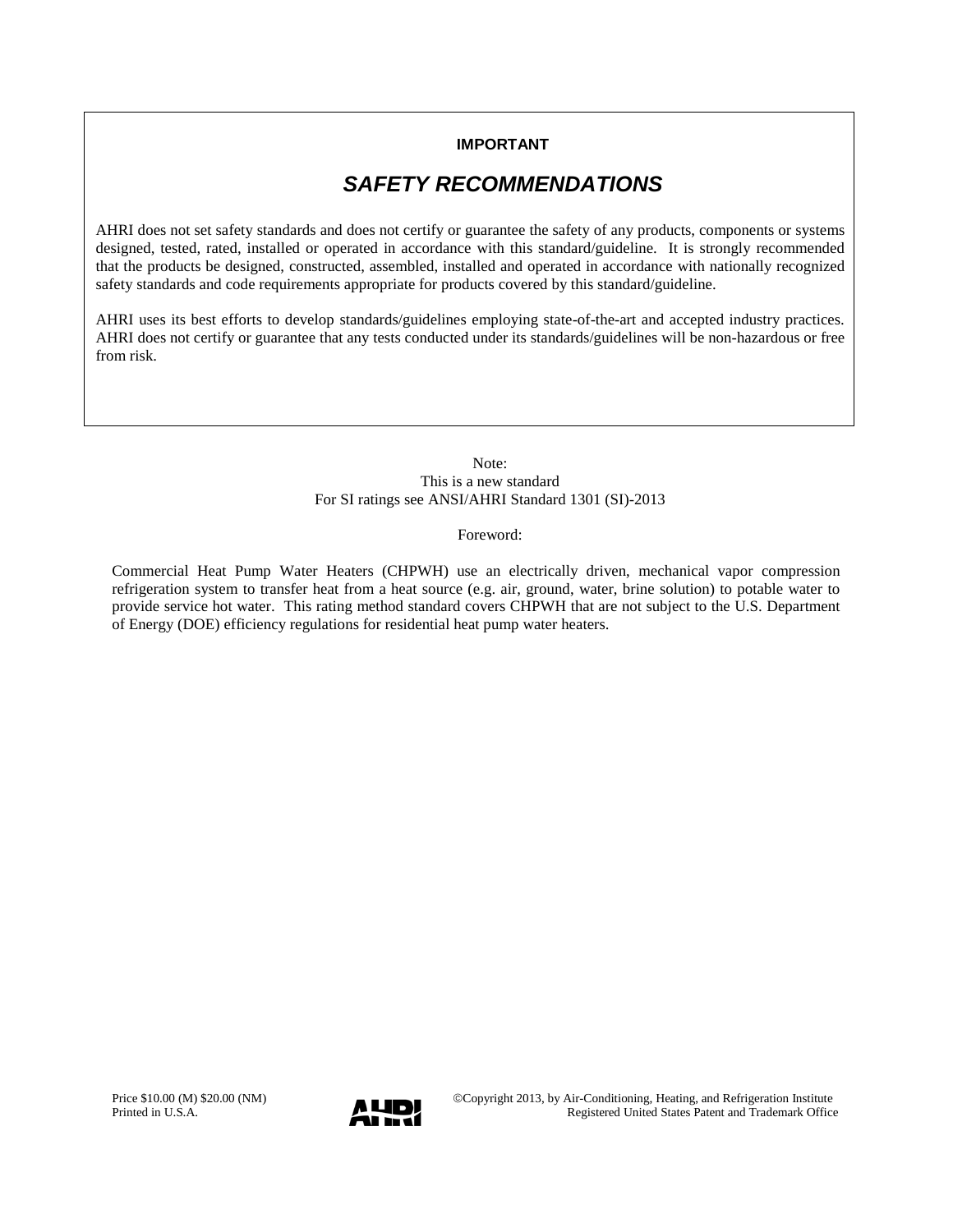# **TABLE OF CONTENTS**

### SECTION PAGE

| Section 1. |                                                                |
|------------|----------------------------------------------------------------|
| Section 2. |                                                                |
| Section 3. |                                                                |
| Section 4. |                                                                |
| Section 5. |                                                                |
| Section 6. |                                                                |
| Section 7. |                                                                |
| Section 8. |                                                                |
| Section 9. |                                                                |
|            | <b>TABLES</b>                                                  |
| Table 1.   | Classification of Commercial Heat Pump Water Heaters (CHPWH) 3 |
| Table 2.   |                                                                |
| Table 3.   |                                                                |
| Table 4.   |                                                                |
| Table 5.   |                                                                |
|            | <b>APPENDICES</b>                                              |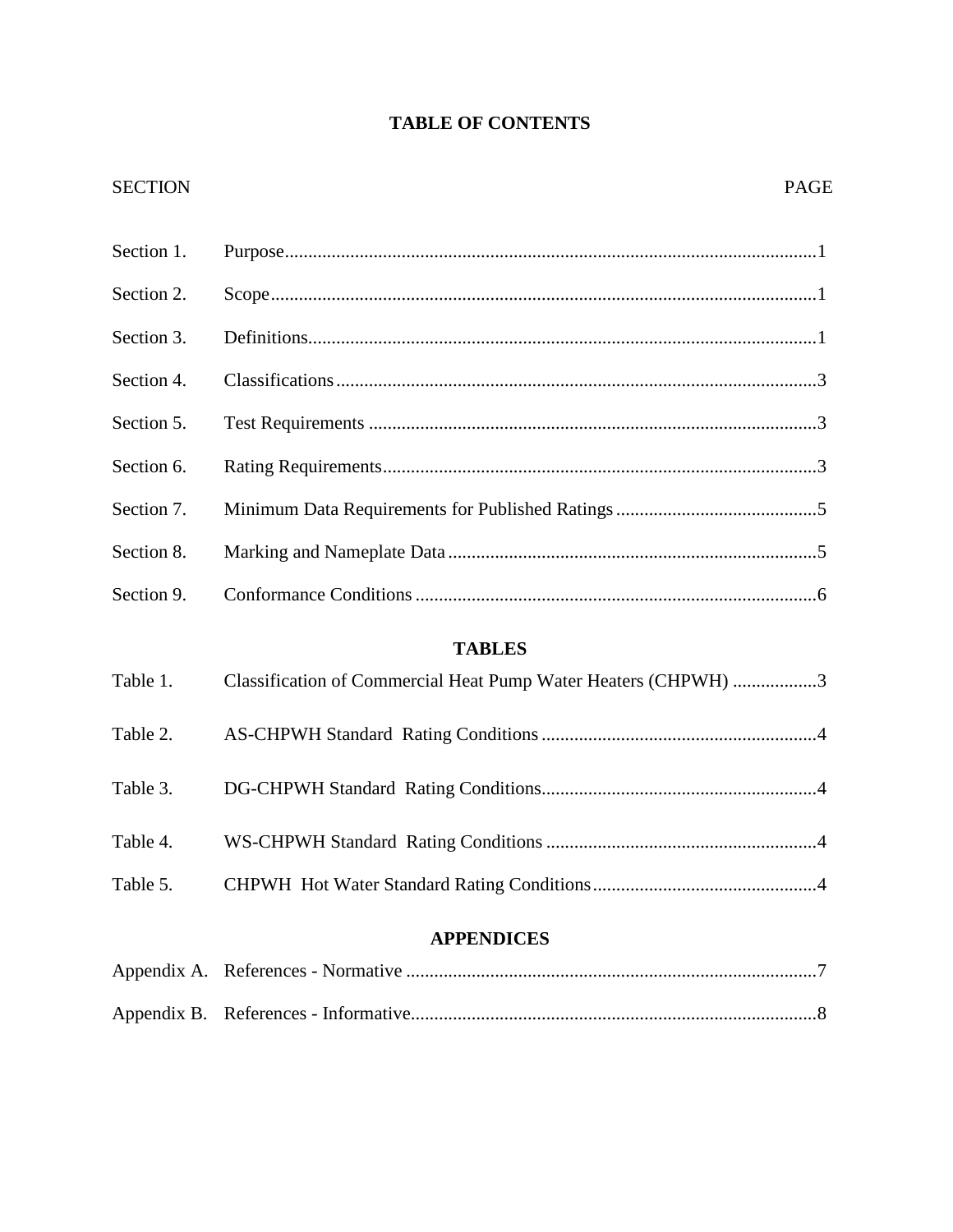# **PERFORMANCE RATING OF COMMERCIAL HEAT PUMP WATER HEATERS**

#### **Section 1. Purpose**

**1.1** *Purpose*. The purpose of this standard is to establish for Commercial Heat Pump Water Heaters (CHPWH): definitions; test requirements; classifications; rating requirements; minimum data requirements for Published Ratings; operating requirements; marking and nameplate data; and conformance conditions.

**1.1.1** *Intent*. This standard is intended for the guidance of the industry, including manufacturers, engineers, installers, contractors and users.

**1.1.2** *Limits*. This standard covers CHPWH with input capacities less than or equal to 50 kW, including all three phase products and single phase products not covered by the Code of Federal Regulations, 10 CFR Part 430, Appendix E to Subpart B of Part 430 - *Uniform Test Method for Measuring the Energy Consumption of Water Heaters*.

**1.1.3** *Review and Amendments*. This standard is subject to review and amendment as technology advances.

#### **Section 2. Scope**

**2.1** *Scope*. This standard applies to factory assembled Commercial Heat Pump Water Heaters (CHPWH) defined as equipment to provide potable or service hot water using alternate sources of energy as air, water and ground (geothermal) by means of electrically driven, mechanical vapor compression refrigerant systems. Different type of CHPWH are defined in Section 3.

**2.1.1** This standard does not apply to testing and rating of heat pumps or water heaters covered in ANSI/AHRI/ASHRAE ISO Standard 13256-1 & 2, ANSI/AHRI Standard 1160 or ANSI/AHRI Standard 870.

**2.1.2** This standard does not apply to testing and rating of Air-Cooled or Water-Cooled Heat Reclaim Condensers covered in ANSI/AHRI Standard 550/590 with Addenda.

#### **Section 3. Definitions**

All terms in this document will follow the standard industry definitions in the *ASHRAE Wikipedia* website (http://wiki.ashrae.org/index.php/ASHRAEwiki), unless otherwise defined in this section.

**3.1** *Condenser.* A refrigeration system component that condenses refrigerant vapor. Desuperheating and subcooling of refrigerant may occur as well.

**3.1.1** *Water-Cooled Condenser*. A component that utilizes refrigerant-to-water heat transfer means causing the refrigerant to condense and water to be heated.

**3.2** *Coefficient of Performance*. A ratio of the heating capacity in Btu/h, to the power input value in Btu/h at any given set of rating conditions expressed in Btu/h / Btu/h.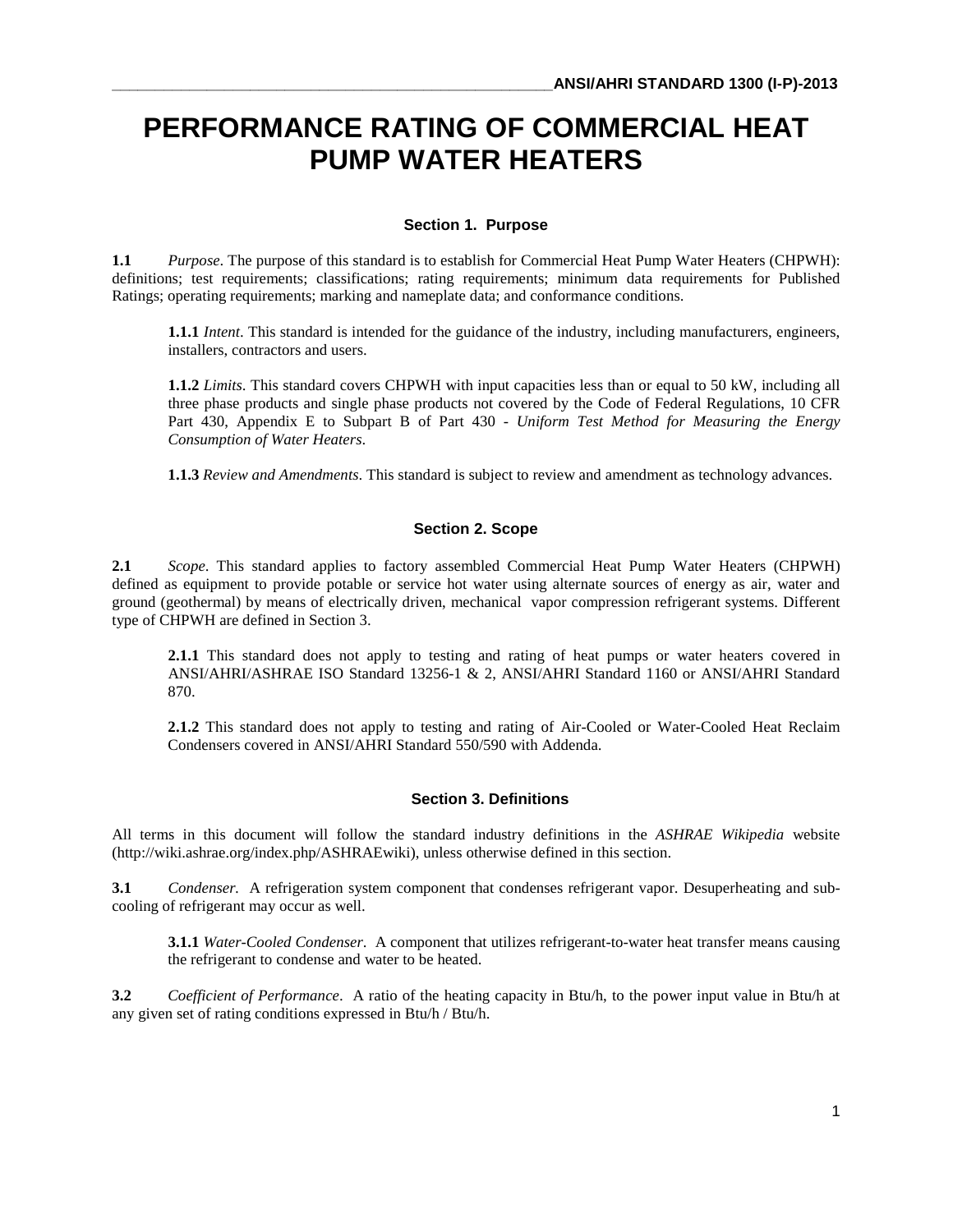#### **ANSI/AHRI STANDARD 1300 (I-P)-2013\_\_\_\_\_\_\_\_\_\_\_\_\_\_\_\_\_\_\_\_\_\_\_\_\_\_\_\_\_\_\_\_\_\_\_\_\_\_\_\_\_\_\_\_\_\_\_\_\_\_\_**

**3.3** *Evaporator*. A refrigeration system component that evaporates refrigerant liquid and extracts heat from the air, ground or a fluid.

**3.4** *Commercial Heat Pump Water Heater (CHPWH)*. A device using a vapor compression refrigeration system to transfer heat from a low temperature source to a higher temperature sink for the purpose to of heating potable or service water including all ancillary equipment as fans, blowers, pumps, storage tanks, piping and controls.

**3.4.1** *Air Source Commercial Heat Pump Water Heater (AS-CHPWH)*. A CHPWH that utilizes indoor or outdoor air as the heat source.

**3.4.2** *Direct Geo Exchange Commercial Heat Pump Water Heater (DG-CHPWH)*. A CHPWH that utilizes the earth as the heat source.

**3.4.3** *Water Source Commercial Heat Pump Water Heater (WS-CHPWH)*. A CHPWH that utilizes water or a brine solution as the heat source.

**3.5** *Heating Capacity*. The capacity associated with the change in water temperature expressed in Btu/h.

**3.6** *Outdoor Air*. Ambient outdoor air that enters the AS-CHPWH.

**3.7** *Published Rating.* A statement of the assigned values of those performance characteristics, under stated Rating Conditions, by which a unit may be chosen to fit its application. These values apply to all units of like nominal size and type (identification) produced by the same manufacturer. The term Published Rating includes the rating of all performance characteristics shown on the unit or published in specifications, advertising or other literature controlled by the manufacturer, at stated Rating Conditions.

**3.7.1** *Application Rating.* A rating based on tests performed at application Rating Condition other than Standard Rating conditions

**3.7.2** *Standard Rating.* A rating based on tests performed at Standard Rating Conditions as listed in Tables 2, 3, 4 and at Hot Water Standard Rating Conditions as listed in Table 5.

**3.8** *Rating Conditions.* Any set of operating condition under which a single level of performance results and that causes only that level of performance to occur.

**3.8.1** *Standard Rating Conditions.* Rating Conditions used as the basis of comparison for performance characteristics as listed in Tables 2, 3, 4 and 5.

**3.9** *"Shall" or "Should".* "Shall' or "Should" shall be interpreted as follows:

**3.9.1** *Shall.* Where "shall" or "shall not" is used for a specified provision, that provision is mandatory if compliance with the standard is claimed.

**3.9.1** *Should.* "Should" is used to indicate provisions that are not mandatory but are desirable as good practice.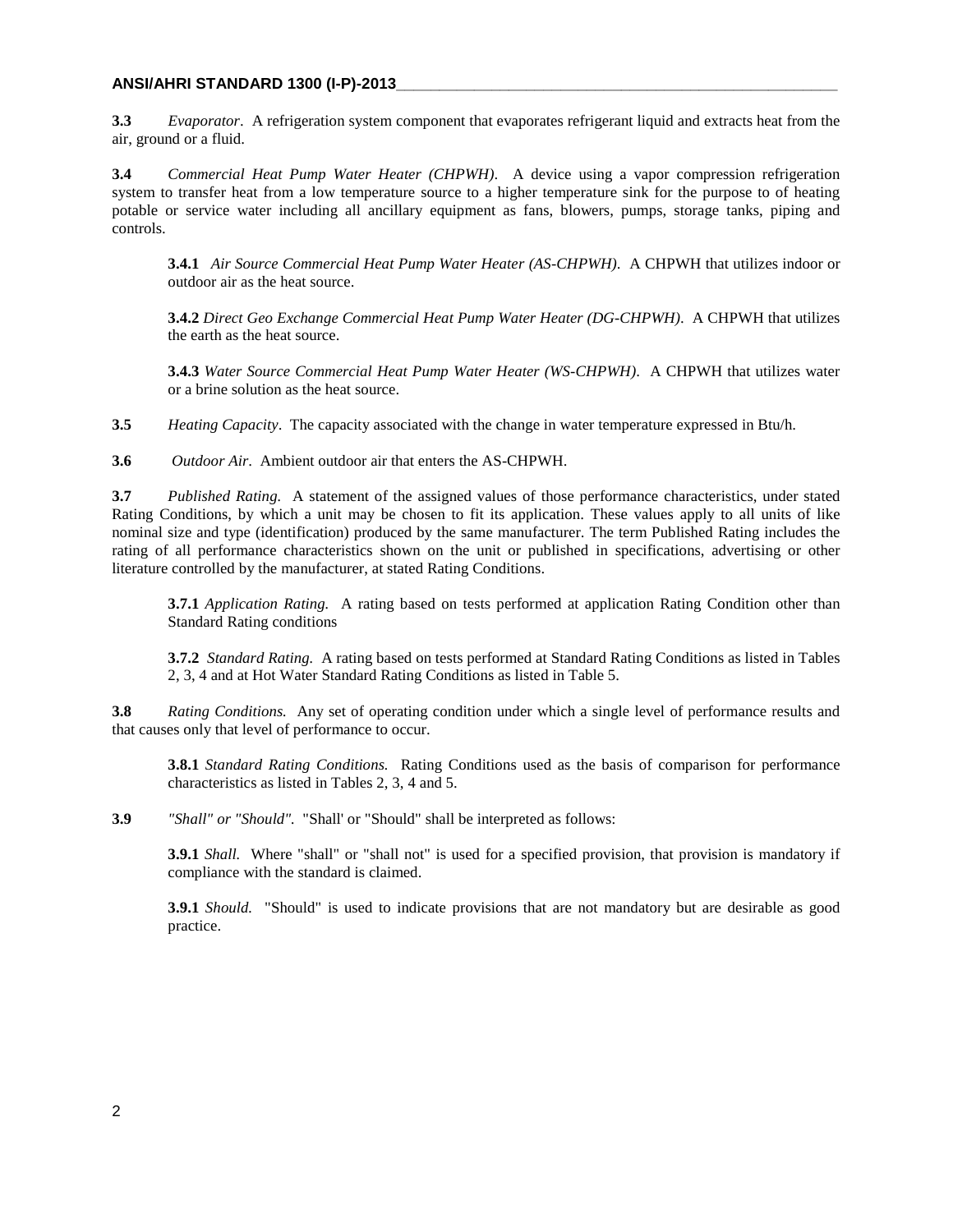#### **Section 4. Classifications**

**4.1** *Classification*. Commercial Heat Pump Water Heaters (CHPWH) within the scope of this standard shall be classified as shown in Table 1.

| Table 1 - Classification of Commercial Heat Pump Water Heaters (CHPWH) |                  |                   |  |  |  |
|------------------------------------------------------------------------|------------------|-------------------|--|--|--|
| Designation                                                            | <b>AHRI</b> Type | Arrangement       |  |  |  |
|                                                                        | <b>AS-CHPWH</b>  | Air Evaporator    |  |  |  |
| Air Source CHPWH                                                       |                  | Compressor        |  |  |  |
|                                                                        |                  | Condenser         |  |  |  |
|                                                                        | DG-CHPWH         | Ground Evaporator |  |  |  |
| Direct Geo Exchange<br><b>CHPWH</b>                                    |                  | Compressor        |  |  |  |
|                                                                        |                  | Condenser         |  |  |  |
|                                                                        | WS-CHPWH         | Liquid Evaporator |  |  |  |
| Water Source CHPWH                                                     |                  | Compressor        |  |  |  |
|                                                                        |                  | Condenser         |  |  |  |

#### **Section 5. Test Requirements**

**5.1** CHPWH Standard Ratings shall be verified by test conducted in accordance with procedures for CHPWH specified in ANSI/ASHRAE Standard 118.1.

**5.1.1** *Exception.* In the case of models offered with multiple voltages, the test shall be conducted at the lowest voltage specified on the nameplate. At the manufacturer's option, the test may be repeated at the highest voltage specified on the nameplate.

#### **Section 6. Rating Requirements**

**6.1** *Standard Ratings.* Standard Ratings shall be established by test conducted in Standard Rating Conditions specified in Tables 2, 3, 4 and 5.

**6.1.1** *Values for Standard Ratings.* Standard Rating relating to heating capacity shall be net values. If a circulating pump is within the unit and energized under normal operation, the electrical energy shall be included in the total power input of the unit. If the unit does not include a circulating pump a penalty equal to the pump power input (in watts) required to meet the manufacturer's specified water flow shall be applied.

**6.1.1.1** *Values for Standard Heating Capacity.* Standard heating capacity rating shall be expressed only in terms of Btu/h in multiples of 500 for units with ratings less than 50,000 Btu/h, in multiples of 1,000 for units with ratings of 50,000 Btu/h and greater but less than 135,000 Btu/h,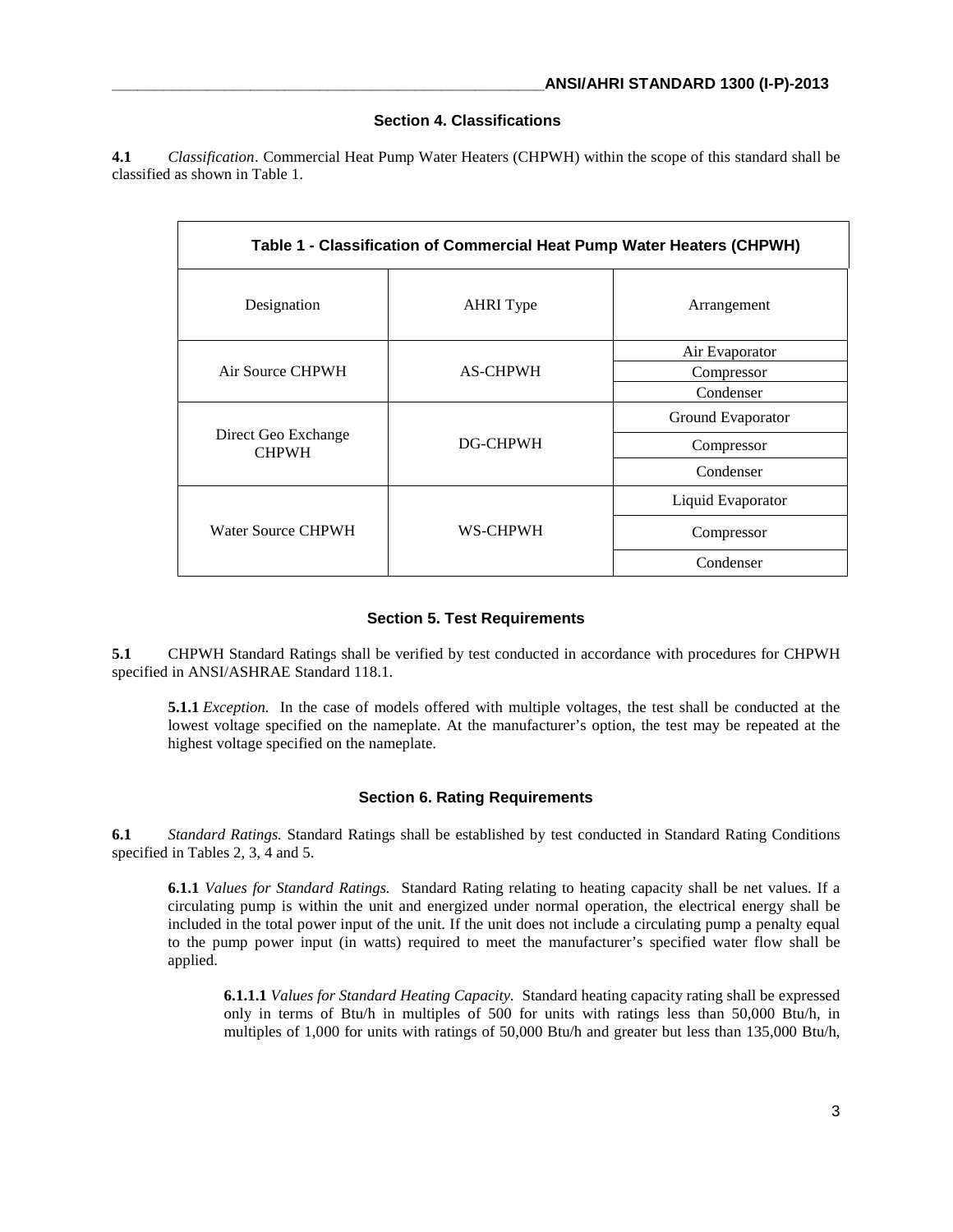in multiples of 2,000 for units with ratings of 135,000 Btu/h and greater but less than 400,000 Btu/h and in multiples of 5,000 for units with ratings above 400,000 Btu/h.

**6.1.1.2** *Values for Standard Coefficient of Performance.* Standard Coefficient of Performance shall be expressed in multiples of 0.1.

**6.1.1.3** *Entering Water Temperature* (EWT)*.* For rating and labeling, EWT 70.0°F and EWT 110.0 °F are mandatory, and EWT 130.0 °F is optional.

| <b>Table 2. AS-CHPWH Standard Rating Conditions</b> |  |  |  |  |
|-----------------------------------------------------|--|--|--|--|
| Evaporator Entering Air Temperature, °F             |  |  |  |  |
| Wet-bulb                                            |  |  |  |  |
| 75.0                                                |  |  |  |  |
| 71.2                                                |  |  |  |  |
| 44.3                                                |  |  |  |  |
| 15.0                                                |  |  |  |  |
|                                                     |  |  |  |  |

| Table 3. DG-CHPWH Standard Rating Conditions         |
|------------------------------------------------------|
| Equipment Entering Refrigerant Vapor Temperature, °F |
| 32.0                                                 |

| <b>Table 4. WS-CHPWH Standard Rating Conditions</b> |
|-----------------------------------------------------|
| Evaporator Entering Water Temperature, °F           |
| 68.0                                                |
| 50.0                                                |
| 32.0                                                |
|                                                     |

| Table 5. CHPWH Hot Water Standard Rating Conditions |
|-----------------------------------------------------|
| Entering Water Temperature (EWT), °F                |
| $70.0 -$ Mandatory                                  |
| $110.0 -$ Mandatory                                 |
| $130.0 - \text{Optional}$                           |

**6.2** *Tolerances.* To comply with this standard, measured test results shall not be less than 95% of Published Ratings for Water Heating Capacity and COP values.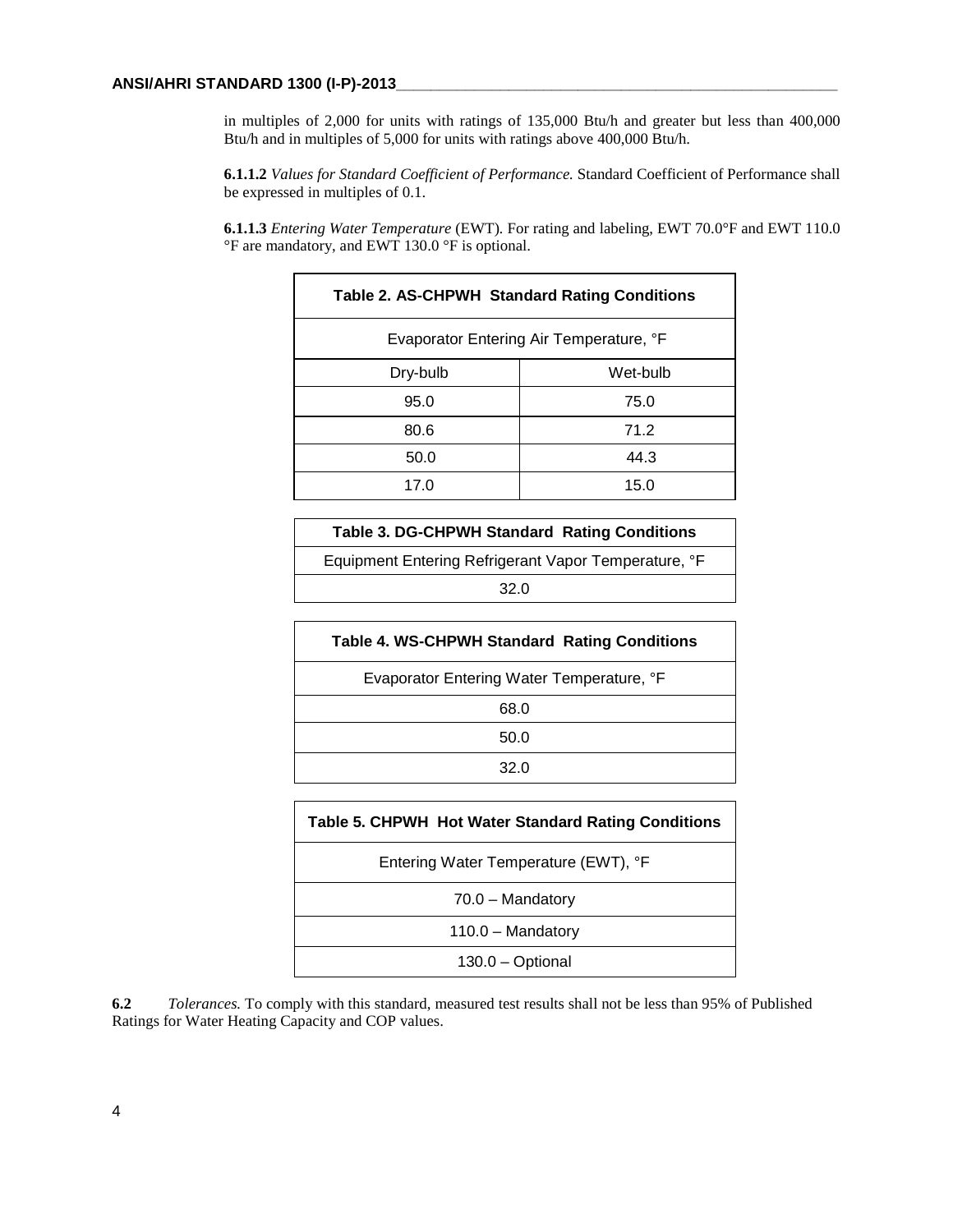#### **Section 7. Minimum Data Requirements for Published Ratings**

**7.1** *Minimum Data Requirement for Published Ratings.* Published Ratings shall include, as a minimum, all Standard Ratings. All claims to ratings within the scope of this standard shall include the statement "Rated in accordance with ANSI/AHRI Standard 1300 (I-P)." All claims to ratings outside the scope of the standard shall include the statement: "Outside the scope of ANSI/AHRI Standard 1300 (I-P)". Whenever Application Ratings are published or printed they shall include a statement of the conditions at which the ratings apply.

**7.2** *Published Ratings.* Published Ratings shall state all of the standard operating conditions and shall include the following:

**7.2.1** *General*.

**7.2.1.1** Refrigerant designation in accordance with ANSI/AHRI Standard 34 with Addenda.

**7.2.1.2** Model number designations providing identification of the Commercial Heat Pump Water Heater to which the ratings apply

**7.2.1.3** Water Heating Capacity at the Standard Rating conditions, Btu/h

**7.2.1.4** Total Power Input of the Commercial Heat Pump Water Heater, kW

**7.2.1.5** Coefficient of performance at the Standard Rating Conditions, Btu/h/Btu/h

**7.2.1.6** Nominal voltage, V, and frequency, Hz, at which the ratings were determined

**7.2.2** *Air Source CHPWH*.

**7.2.2.1** Entering air dry-bulb and wet-bulb,  ${}^{\circ}$ F (as stated in Table 2)

**7.2.2.2** Air flow through the evaporator, CFM

**7.2.3** *Direct Geo Exchange CHPWH*.

**7.2.3.1** Equipment entering refrigerant temperature, <sup>o</sup>F (as stated in Table 3)

**7.2.4** *Water Source CHPWH*.

**7.2.4.1** Evaporator water entering and leaving temperatures, <sup>o</sup>F (as stated in Table 4)

**7.2.4.2** Evaporator water flow rate, GPM

**7.2.4.3** Evaporator water pressure drop, psi

#### **Section 8. Marking and Nameplate Data**

**8.1** *Marking and Nameplate Data.* As a minimum, the nameplate shall display the following:

**8.1.1** Manufacturer's name and location

**8.1.2** Model number designation providing complete identification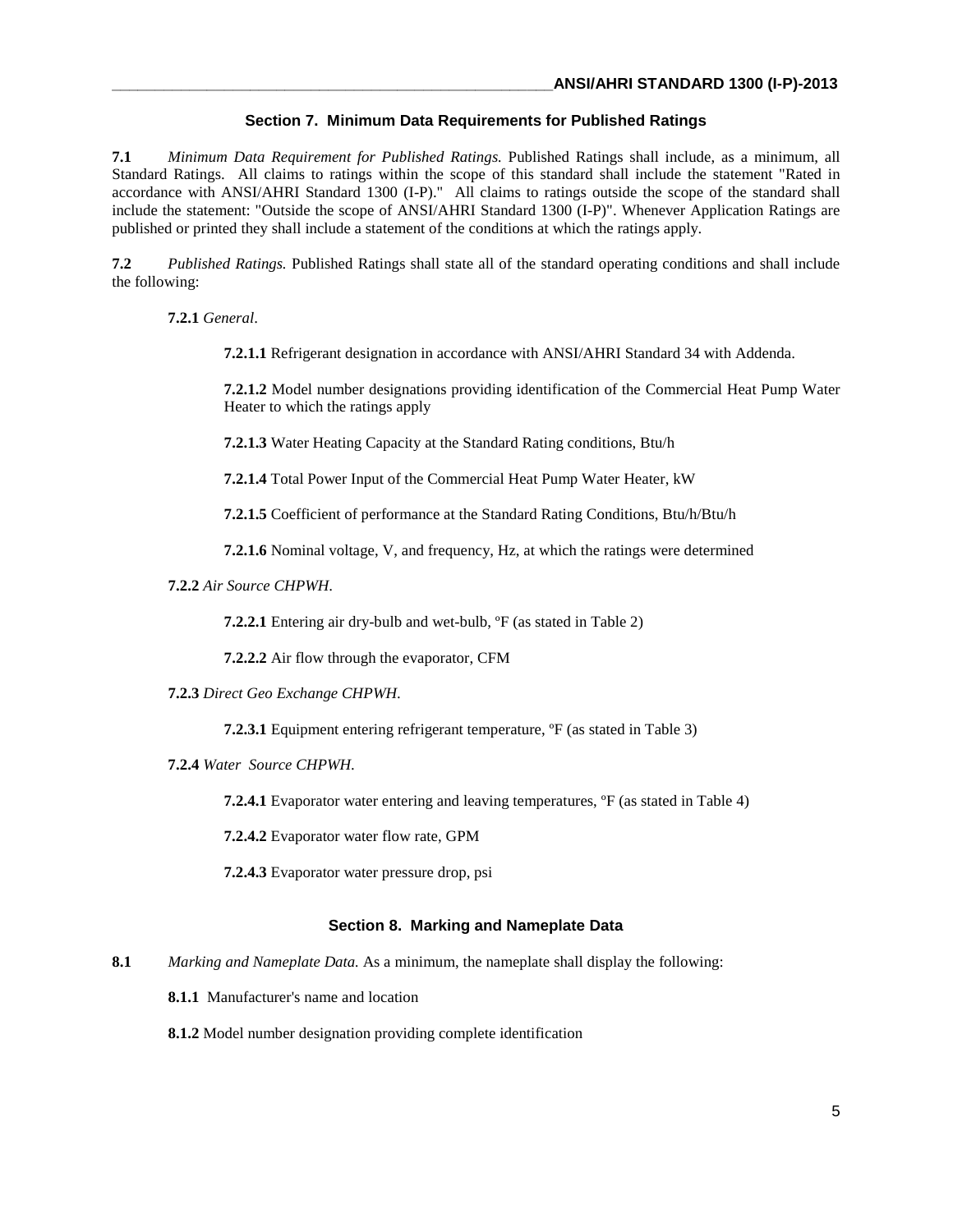**8.1.3** Refrigerant designation (in accordance with ANSI/ASHRAE Standard 34 with Addenda)

**8.1.4** Water heating capacity at all applicable entering temperatures (from Table 5)

**8.1.5** Voltage, phase, frequency. Nameplate voltages for 60 Hz systems shall include one or more of the equipment nameplate voltage ratings shown in Table 1 of ANSI/AHRI Standard 110. Nameplate voltages for 50 Hz systems shall include one or more of the utilizations shown in Table 1 of IEC Standard Publication 60038.

#### **Section 9. Conformance Conditions**

**9.1** *Conformance.* While conformance with this standard is voluntary, conformance shall not be claimed or implied for products or equipment within the standard's *Purpose* (Section 1) and *Scope* (Section 2) unless such product claims meet all of the requirements of the standard and all of the testing and rating requirements are measured and reported in complete compliance with the standard. Any product that has not met all the requirements of the standard shall not reference, state, or acknowledge the standard in any written, oral or electronic communication.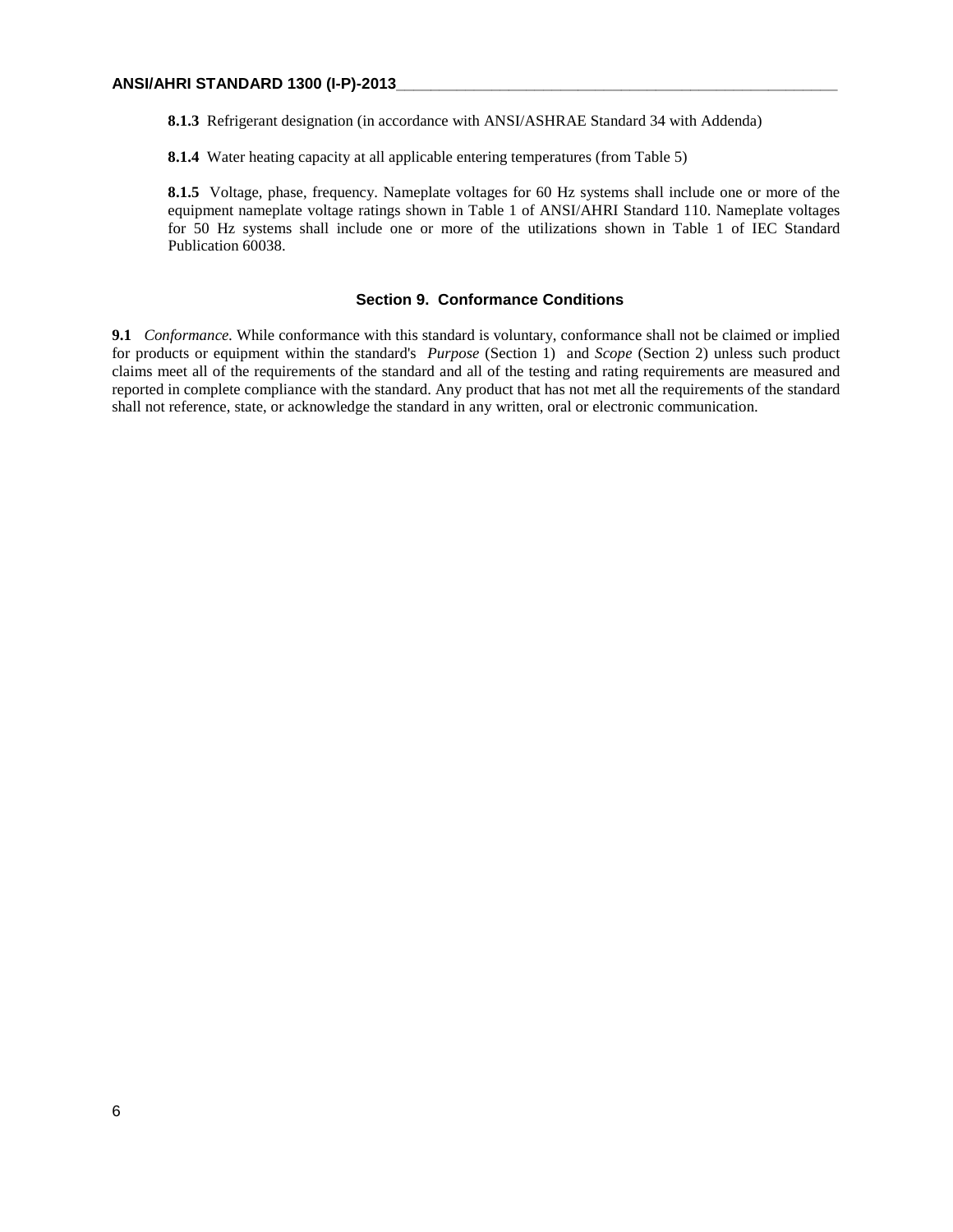## **APPENDIX A. REFERENCES - NORMATIVE**

**A1** Listed here are all standards, handbooks and other publications essential to the formation and implementation of the standard. All references in this appendix are considered as part of the standard.

**A1.1** ANSI/AHRI Standard 110-2012, *Air-Conditioning, Heating, and Refrigerating Equipment Nameplate Voltages,* 2012, Air-Conditioning, Heating and Refrigeration Institute, 2111 Wilson Boulevard, Suite 500, Arlington, VA 22201, U.S.A.

**A1.2** ANSI/AHRI Standard 340/360-2007 with Addenda 1 and 2, *Commercial and Industrial Unitary Air Conditioning and Heat Pump Equipment,* 2007, Air-Conditioning, Heating and Refrigeration Institute, 2111 Wilson Boulevard, Suite 500, Arlington, VA 22201, U.S.A.

**A1.3** ANSI/AHRI Standard 550/590 (I-P)-2011 with Addenda, *Performance Rating of Water- Chilling Packages using the Vapor Compression Cycle,* 2011, Air-Conditioning, Heating and Refrigeration Institute, 2111 Wilson Boulevard, Suite 500, Arlington, VA 22201, U.S.A.

**A1.4** ANSI/AHRI Standard 870-2005, Performance *Rating of Direct Geo Exchange Heat Pumps,* 2005, Air-Conditioning, Heating and Refrigeration Institute, 2111 Wilson Boulevard, Suite 500, Arlington, VA 22201, U.S.A.

**A1.5** ANSI/AHRI Standard 1160 (I-P)-2011, *Performance Rating of Heat Pump Pool Heaters,* Air-Conditioning, Heating and Refrigeration Institute, 2111 Wilson Boulevard, Suite 500, Arlington, VA 22201, U.S.A.

**A1.6** ANSI/AHRI/ASHRAE/ISO 13256-1 (RA2012), *Water-Source Heat Pumps – Testing and Rating for Performance – Part 1: Water-to Air and Brine-to-Air Heat Pumps,* 2012, International Organization for Standardization, Case Postale 56, CH-1211, Geneva 21 Switzerland.

**A1.7** ANSI/AHRI/ASHRAE/ISO 13256-2 (RA2012), *Water-Source Heat Pumps – Testing and Rating for Performance – Part 2: Water-to Water and Brine-to-Water Heat Pumps,* 2012, International Organization for Standardization, Case Postale 56, CH-1211, Geneva 21 Switzerland.

**A1.8** ANSI/ASHRAE Standard 34-2010 with Addenda, *Number Designation and Safety Classification of Refrigerants,* 2010, American Society of Heating, refrigerating and Air-Conditioning Engineers, Inc., 1791 Tillie Circle, N.E., Atlanta, GA 30329, U.S.A.

**A1.9** ANSI/ASHRAE Standard 118.1-2012 *Method of Testing for Rating Commercial Gas, Electric and Oil Service Water Heating Equipment,* 2012, American Society of Heating, refrigerating and Air-Conditioning Engineers, Inc., 1791 Tillie Circle, N.E., Atlanta, GA 30329, U.S.A.

**A1.10** *ASHRAEwiki, Terminology,* [http://wiki.ashrae.org/index.php/ASHRAEwiki,](http://wiki.ashrae.org/index.php/ASHRAEwiki) 2012, American Society of Heating, Refrigerating and Air-Conditioning Engineers, Inc., 1791 Tullie Circle, N.E., Atlanta, GA 30329, U.S.A.

**A1.11** IEC Standard 60038, *IEC Standard Voltages,* 2009, International Electrotechnical Commission, Rue de Varembe, P.O.Box131, 1211 Geneva 20, Switzerland.

**A1.12** Code of Federal Regulations, 10 CFR Part 430, Appendix E to Subpart B of Part 430 —*Uniform Test Method for Measuring the Energy Consumption of Water Heaters,* U.S. National Archives and Records Administration, 8601 Adelphi Road, College Park, MD 20740-6001.